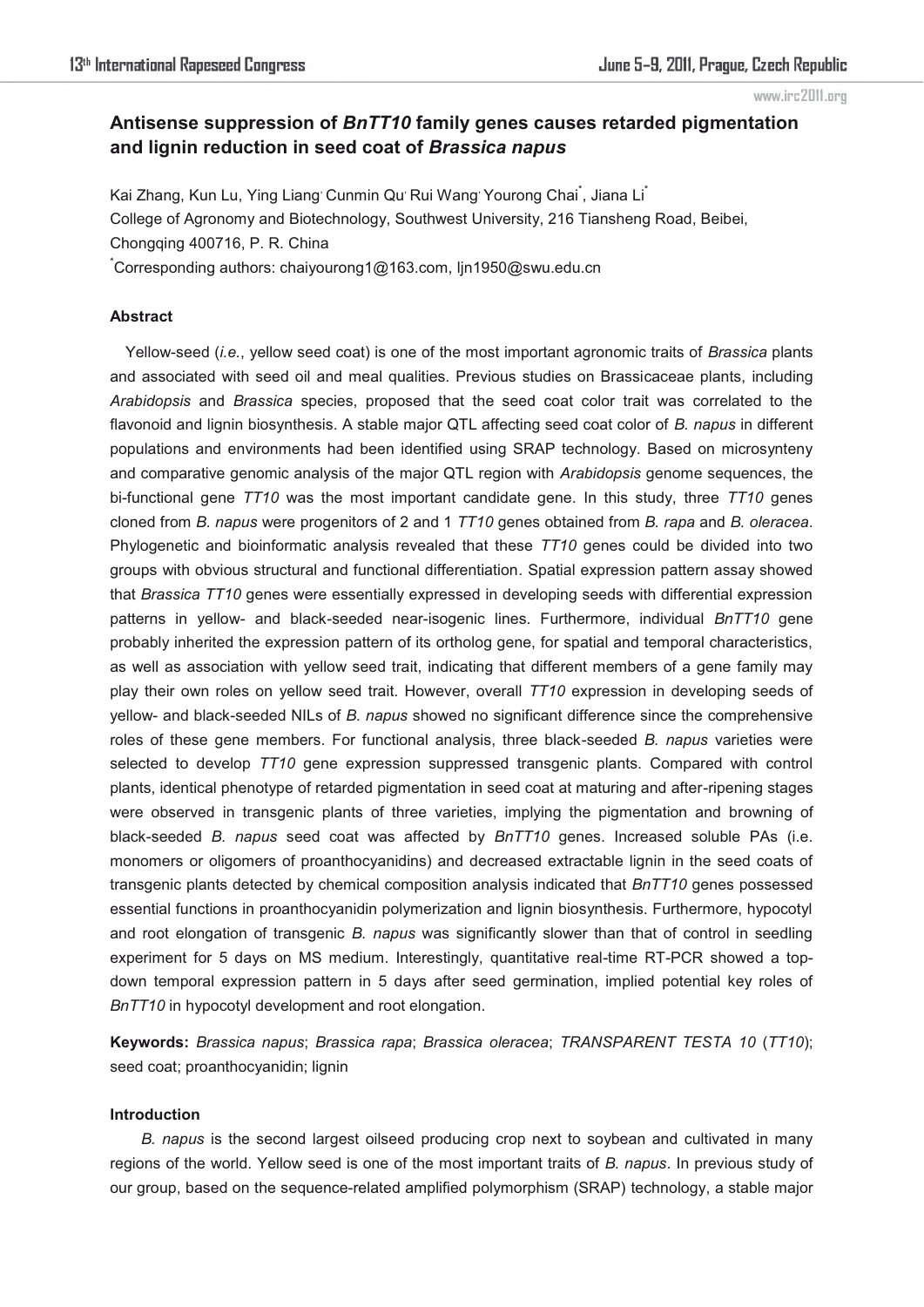QTL was identified affecting seed color of *B. napus* in different recombinant inbred line (RIL) populations and different environments; based on microsynteny and comparative genomic analysis of the major QTL with *Arabidopsis* chromosome sequences, the target region should contain a bifunctional gene *TT10*, which was then considered as an important candidate gene for this QTL. In this study, *TT10* genes were simultaneously cloned from *B. napus* and its two parental species *B. rapa* and *B. oleracea*, and characterizated by expression pattern detection and functional identification by transgenic *B. napus*. Our findings provide evidence for understanding the role of *BnTT10* in PA metabolism, lignin synthesis and physiological properties in *B. napus* seed coat, and add some novel clues to reveal the molecular mechanisms of yellow seed traits formation of *Brassica* species.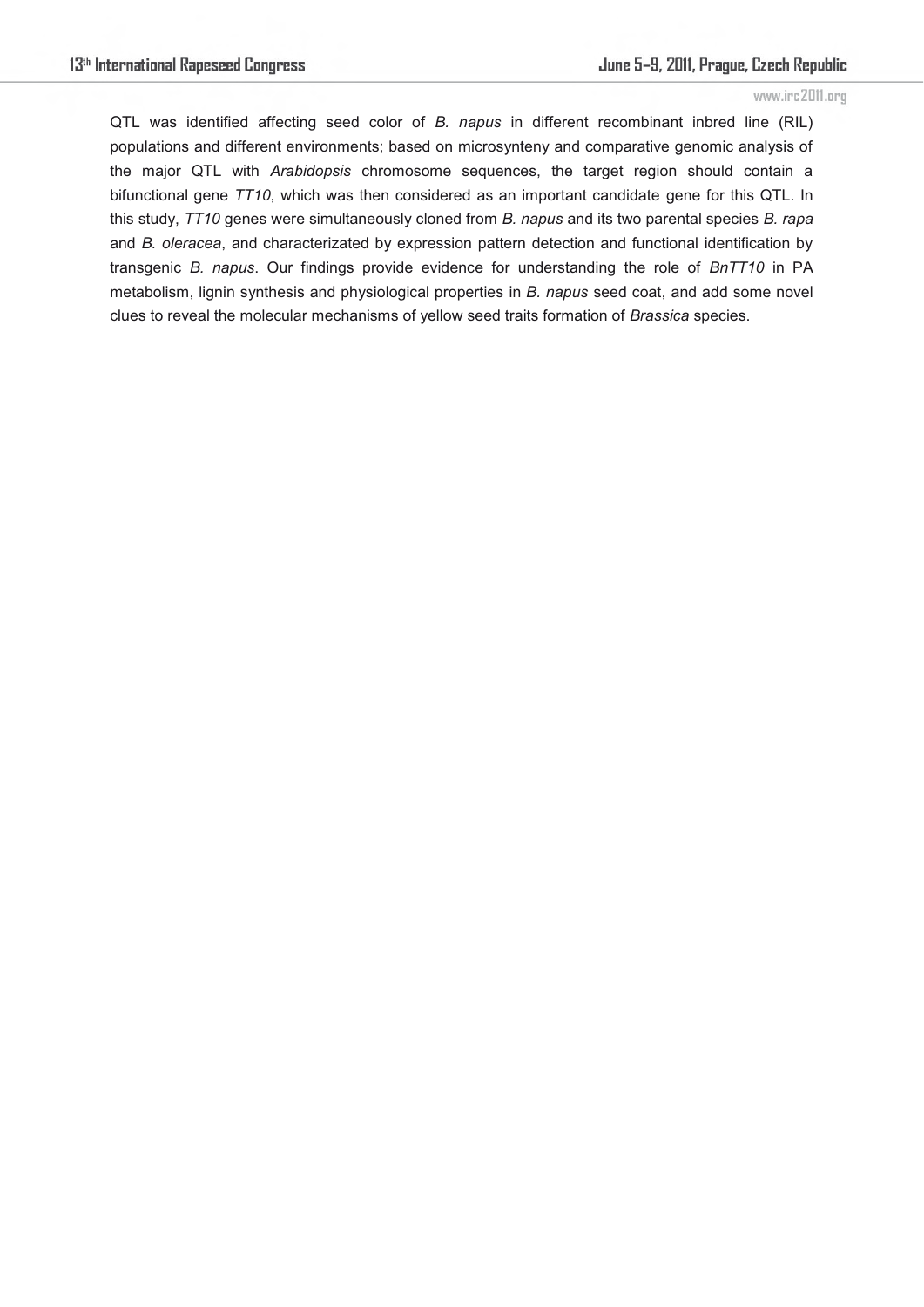### **Material and methods**

Typical black-seeded *B. napus* line 5B, *B*. *rapa* line 06K130 and *B. oleracea* line 06K158 were used for gene cloning. *B. napus* near-isogenic lines (NILs) 09L588 (black-seed) and 09L587 (yellowseed), *B. rapa* NILs 09L597 (black-seed) and 09L600 (yellow-seed), and *B. oleracea* NILs 09Bo-1 (black-seed) and 09Bo-4 (yellow-seed) were used for detection of expression patterns of *Brassica TT10* genes by RT-PCR. *B. napus* cv. Westar, Zhongyou821 and Zhongshuang10 were used for transgenic assays.

The cDNAs of *Brassica TT10* genes were cloned by RACE method. Expression patterns of *TT10*  genes in various organs of indicated *Brassica* species were detected by semi-quantitative and realtime quantitative RT-PCR. A 951-bp conserved fragment of *Brassica TT10* genes was cloned in antisense orientation into the binary vector pCAMBIA2301G and this antisense *TT10* expression construct was transferred into *B. napus* using *Agrobacterium tumefaciens* strain LBA4404. To observe seed coat color during seed development, seed pods were regularly sampled at 40, 45, 50, 55 and 60 DAF and the whole stripped pods were observed under a low-power stereoscope. To observe seed coat color during seed after-ripening, the pods sampled at 40, 50, and 55 DAF were also stripped and observed after 5 and 15 days of *in vitro* storage at ambient temperature. The PA content was determined using the butanol-HCl method and LC-MS. The extractable lignin content was determined using the acetyl bromide method. To examine the effect of the inhibited expression of *TT10* on hypocotyl and root elongation, seeds were grown in a square Petri dish (10 × 10 × 1.5 cm<sup>3</sup>) containing 35 ml of sterile solid medium consisting of 1 x MS salt, 2% sucrose, and 0.3% phytagel at pH 5.8. Freshly harvested transgenic or wild-type seeds (10 each) were firstly surface sterilized and arranged on the surface of the solid medium. The plates were placed vertically on a rack so that the hypocotyls and roots grew upward and downward on the surface of the growth medium respectively. Hypocotyl and root growth was tracked for 5 days by length measurement at the same time each day.

### **Results and discussion**

## **1. Major members of** *TT10* **gene families from** *B. napus* **and its parental species** *B. rapa* **and** *B. oleracea* **could be divided into two groups**

Using homology-based Rapid Amplification of cDNA Ends (RACE) technology, three *TT10* genes were isolated from *B. napus*, three and two *TT10* genes, representing 3, 2 and 1 unique alleles according to sequence similarities and origination relationships, were isolated from its parental species *B. rapa*, and *B. oleracea*, respectively. The highly homologous sequences of full-length mRNA, identical deduced protein sequences and similar expression patterns indicated that *BnTT10-1* and *BnTT10-3* are originated from *B. rapa BrTT10-1A* and *BrTT10-2*, and *BnTT10-2* is originated from *B. oleracea BoTT10-1*, respectively*.* Based on sequence alignments and similarity of expression patterns, eight *Brassica TT10* genes could be divided into two groups. *BnTT10-1*, *BrTT10-1A*, *BrTT10- 1B*, *BnTT10-2* and *BoTT10-1* show high identities with each other and form Group II, *BnTT10-3* and *BrTT10-2* share higher homology to *Arabidopsis TT10* gene (*AtTT10*) than Group II members at fulllength mRNA level and form Group I.

## **2.** *BnTT10* **gene family participates in the polymerization of proanthocyanidin monomers and lignin synthesis in seed coat of** *B. napus*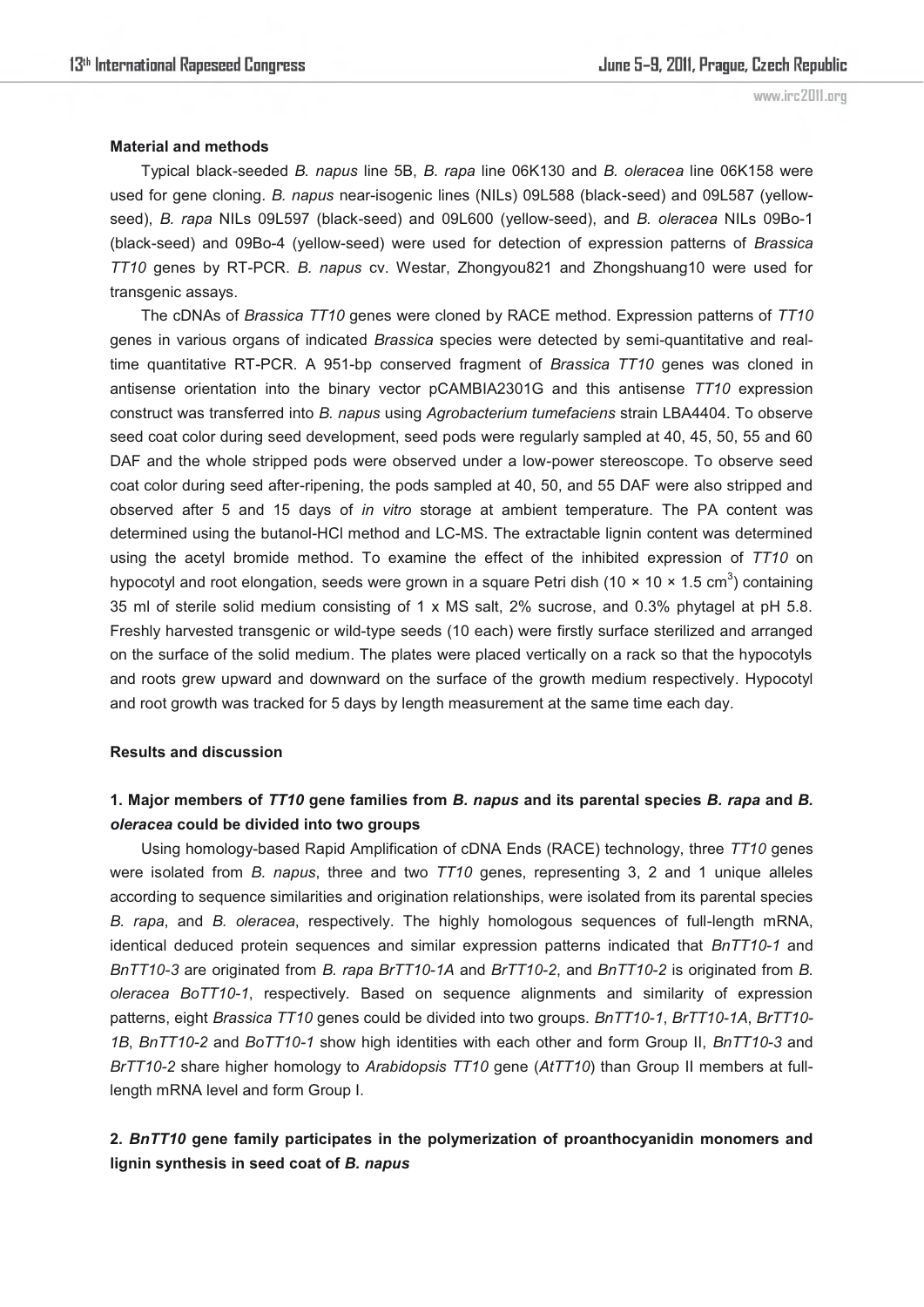A fragment conserved in *BnTT10*, *BrTT10* and *BoTT10* gene families was reversely inserted into pCAMBIA2301G to generate the antisense vector. By *Agrobacterium*-mediated transformation using hypocotyl explants, it was successfully transformed into three cultivars of black-seeded *B. napus*, standard laboratory stock Westar, typical commercial cultivar Zhongyou821 DH line, and double-low commercial cultivar Zhongshuang10. Quantitative RT-PCR detection revealed a 0-83% downregulation of *BnTT10* overall expression in these transgenic lines, and similar phenotype modifications were observed from the transgenic lines of the three cultivars.

We determined the acetone-soluble PA in seed coat of transgenic plants with the butanol-HCl method and LC-MS. Our results showed that the inhibition of *TT10* expression resulted in increase of soluble PA content in seed coat, and the degree of increase of soluble PA content was also well in agree with the degree of inhibition of *TT10* expression, indicating that *Brassica TT10* possibly has the similar function as *AtTT10*, i.e. being involved in the polymerization of proanthocyanidin monomers. Our study also showed that the unknown PAs content increased in seed coats of valid transgenic seed coats, though the difference was not significant. This finding implies that *BnTT10* perhaps further oxidize PA polymers into larger polymers, but it needs further study.

Antisense suppression of *TT10* resulted in reduction of lignin content in transgenic seed coats when measured with the acetyl bromide method, revealing that *BnTT10* genes, like *AtTT10*, are involved in lignin synthesis in *B. napus* seed coats.

#### **3. Presumable functional divergence among** *Brassica TT10* **genes**

Our study indicated presumable functional divergence between the two groups of *Brassica TT10* genes in PAs oxidative polymerization. Group II members, excluding *BoTT10-1* and *BoTT10-1pse*, all expressed highest in middle-stage (25-30 DAF) seeds, with decreasing trends in seeds during gradual maturing process. In addition, the predicted subcellular localization of Group II proteins is the endoplasmic reticulum, in vesicles derived from which PAs are synthesized as colorless polymers (Stafford, 1988; Pourcel et al., 2005), indicating that Group II genes probably mainly act at the early step of PA synthesis, though the product may be not colorless (Pourcel et al., 2005). On the contrary, Group I members *BnTT10-3* and *BrTT10-2* exhibited strong expression during the whole process of seed development, with slightly increasing trends in expression during maturing process and showed highest expression in the late-stage seeds after pigmentation. At the same time, like *AtTT10*, the Group I genes are predicted to be secreted in the apoplast, where epicatechin and PAs would interact with *TT10* and become oxidized and polymerized during the seed desiccation period (Pourcel et al., 2005). It is possible that Group I genes mainly participate in the step of further oxidization PAs.

### **4. The** *BnTT10* **family influences early seedling growth of** *B. napus*

In the process of seed germination and seedling growth, hypocotyls and root elongation of  $T_3$ progenies of transgenic lines with inhibited *BnTT10* expression were significantly reduced compared to control lines, suggesting that *BnTT10* could influence the physiological properties of the seed. In 5 days after seed germination, qPCR results showed a gradually strong to weak overall *BnTT10* expression in hypocotyls, consequently with the weak to strong temporal expression pattern in roots, implied potential key roles of *BnTT10* in hypocotyls development and root elongation.

## **5.** *BnTT10* **family participates in the pigmentation of seed coat in** *B. napus*

In this study, the transgenic plants with inhibited *BnTT10* expression showed delay in pigmentation of seed coats, implying the pigmentation of black-seeded *B.napus* seed coat is affected by *BnTT10* genes. The inhibition of *TT10* expression may be influence the oxidization polymerization of PA and furthermore affects the accumulation of pigments in seed coats. This may results in the